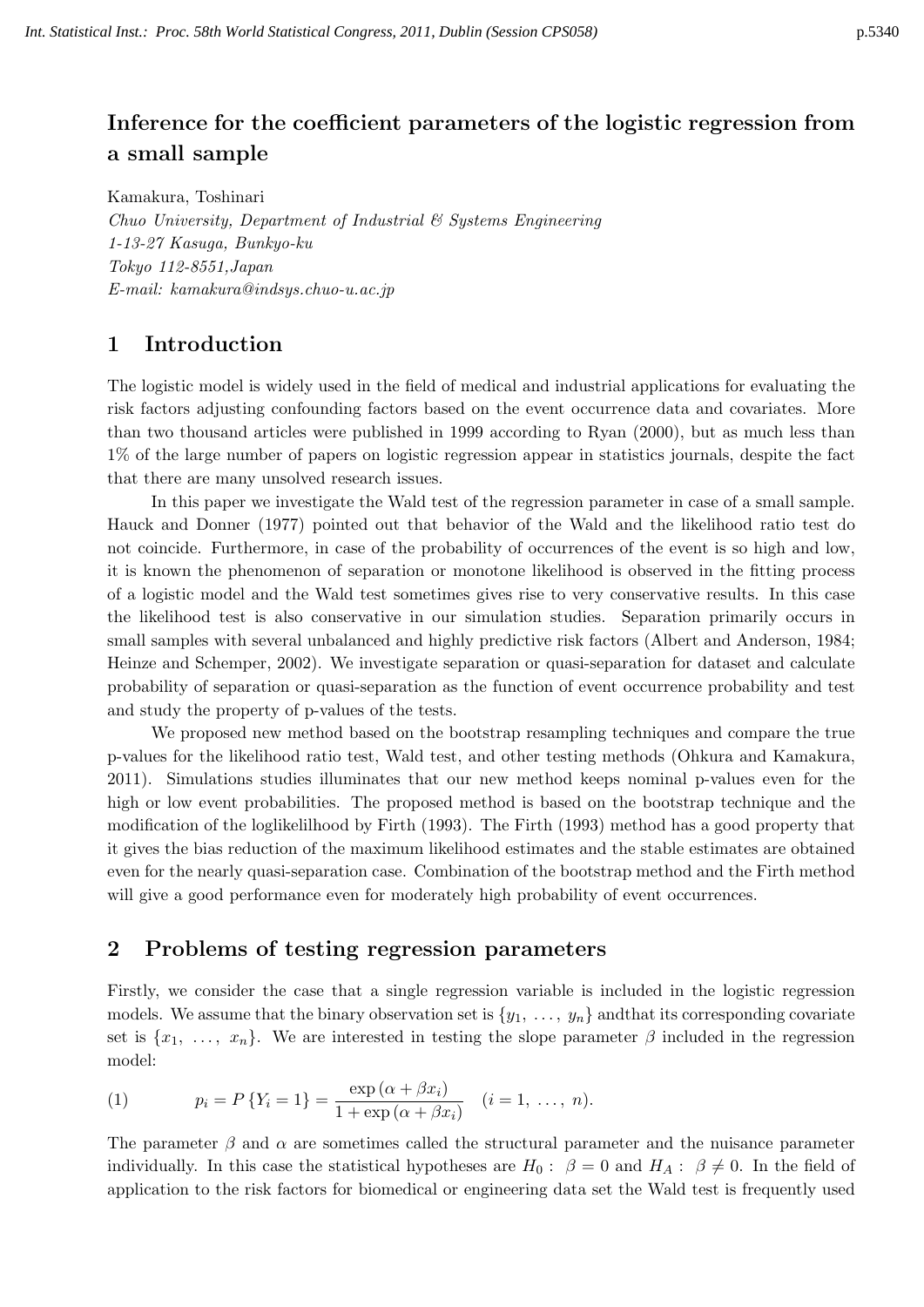based on the following log-likelihood.

(2) 
$$
\log L = \log \left[ \prod_{i=1}^{n} \left\{ p_i^{y_i} (1 - p_i)^{1 - y_i} \right\} \right].
$$

The ML estimates are basically calculated by some iterative algorithms like a Newton method. The log-likelihood has a good property that it is concave and we can easily obtain ML estimates except in case of a small sample. The Fisher information matrix is as follows:

(3) 
$$
I = \begin{pmatrix} \sum_{i=1}^{n} (1-p_i) p_i & \sum_{i=1}^{n} (1-p_i) p_i x_i \\ \sum_{i=1}^{n} (1-p_i) p_i x_i & \sum_{i=1}^{n} (1-p_i) p_i x_i^2 \end{pmatrix}.
$$

Then the asymptotic variance of the ML estimator  $\hat{\beta}$  is calculated as

(4) 
$$
Avar(\hat{\beta}) = \frac{\sum_{i=1}^{n} (1-p_i) p_i}{(\sum_{i=1}^{n} (1-p_i) p_i) \sum_{i=1}^{n} (1-p_i) p_i x_i^2 - (\sum_{i=1}^{n} (1-p_i) p_i x_i)^2}.
$$

As ML estimate cannot be expressed in explicit form, the Wald statistic is neither obtained in a closed form. Under null hypothesis  $H_0: \ \beta = 0$  the equation (4) becomes

(5) 
$$
Avar(\hat{\beta})\Big|_{\beta=0} = \frac{1}{p(1-p)} \times \frac{1}{n \times \frac{1}{n} \sum_{i=1}^{n} (x_i - \bar{x})^2}.
$$

The equation (5) is interpreted to give the larger asymptotic variance when the baseline occurrence probability is small or large and the sample variance of the covariate is small. Our simulation result supports that the Wald test give rise to heavy conservativeness for significance test of the null hypothesis. Pooi (2003) and Hauck and Donner (1977) also indicate that Wald test may result in conservative testing for a small sample. Figure 1 is the simulation result that comes from Okura and Kamakura (2011). Considering symmetry for occurrence probability around  $p = 0.5$  the upper part result is shown. We can observe very small rejection probability for the larger occurrence probability.



Figure 1: Conservativeness of the Wald test from Okura and Kamakura (2011)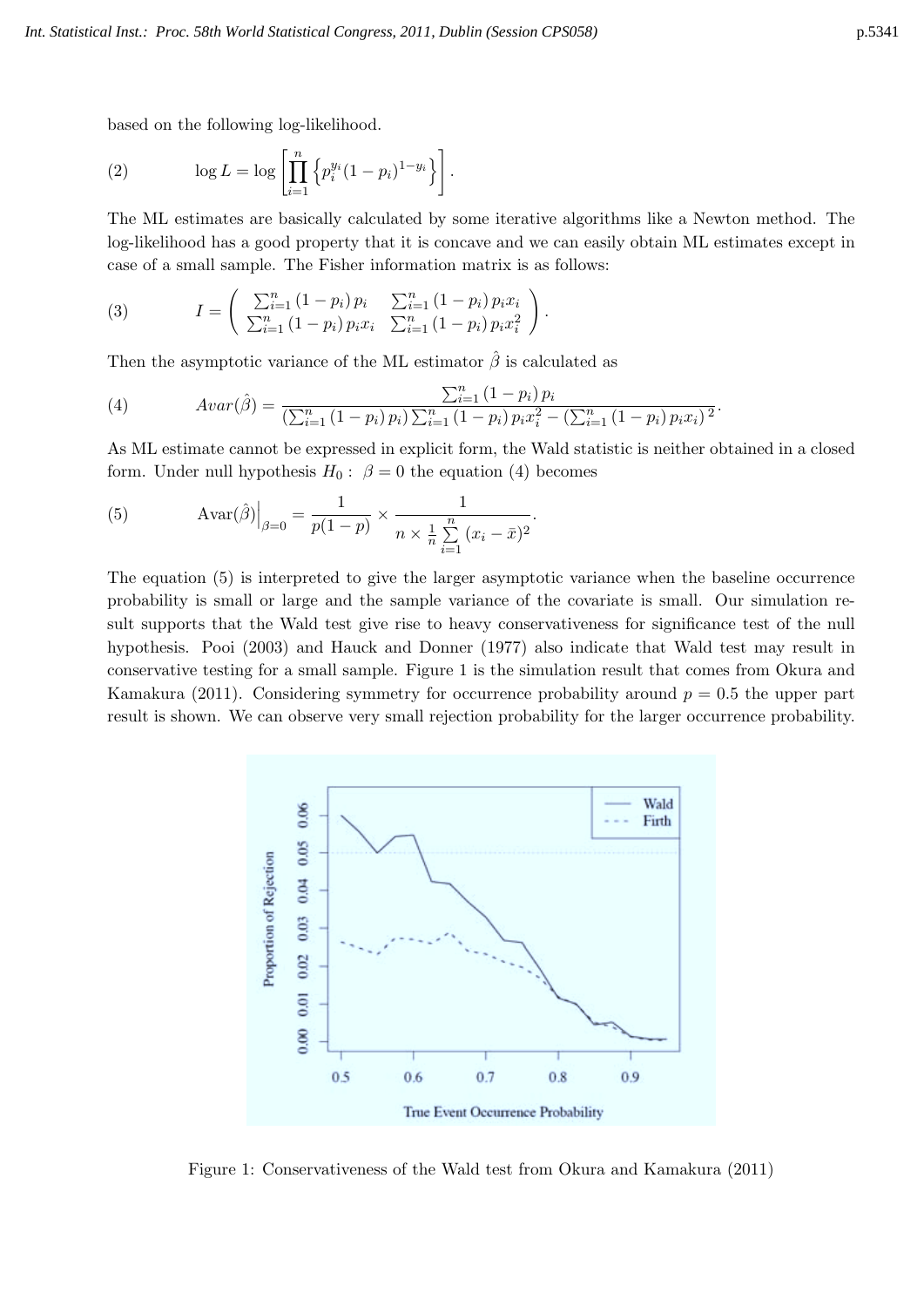### **3 Convergence problem**

Though the log-likelihood of the logit model have good property that its Hessian matrix is concave, we cannot sometimes obtain the ML estimates especially for small samples. This is because that the ML estimates has the infinity solution or numerical solutions do not converge. The commercial statistical package shows us some messages of no convergence results. However, R language give us no messages of convergence.

The case-control study of Foxman et al. (1997) examines urinary tract infection in related to age and contraceptive use. The data set consists of 130 college women with urinary tract infections and 109 uninfected controls. The data set include the binary covariates age (age), oral contraceptive use (oc), condom use (vic), lubricated condom use (vicl), spermicide use (vis) and diaphragm used (dia) The following list is an example of no convergence. As for the covariate dia the regression coefficient

```
> ans=glm(case~..family=binomial(link=logit).data=sex2)
> summary(ans)
Call:
glm(formula = case ~ . , family = binomial(link = logit), data = sex2)Deviance Residuals:
    Min
              10
                   Median
                                 30
                                         Max
-2.2850-1.08110.3907
                             1.1542
                                      1.6701
Coefficients:
             Estimate Std. Error z value Pr(>|z|)(Intercept)
              0.12835
                          0.49095
                                    0.261
                                           0.79377
             -1.164390.43452
                                   -2.6800.00737 **
age
                                   -0.164OC
             -0.073560.44967
                                           0.87005
vic
              2.40593
                          0.56953
                                    4.224 2.40e-05 ***
vicl
             -2.246200.56433
                                   -3.980 6.88e-05
vis
             -0.820110.42158
                                   -1.9450.05174
dia
             16.73423
                        799.42507
                                    0.021
                                           0.98330
                0 **** 0.001 *** 0.01 ** 0.05 '.' 0.1 ' '1
Signif. codes:
```
estimate seems not to be converged. The estimate of the standard error is very large and this indicates the no convergence. Very large standard error considered to be good indicator for no convergence.

### **4 Bootstrap choice**

The bootstrap method is a kind of useful technique especially for the case of difficulties in deriving null distribution. However, if we use the bootstrap method for small sample case, separable sample frequently occurs. For the case of separable or quasi-separable sample the ML estimates may diverge, and so we cannot obtain the ML estimates. This is a problem of application of the bootstrap method to the small samples for logistic regression model. In our experience (Okura and Kamakura, 2011) the Firth method (Firth, 1993) is very efficient if we jointly use the bootstrap method. This was devised by Firth (1993) for bias reduction of the regression parameter; the log likelihood is adjusted as the